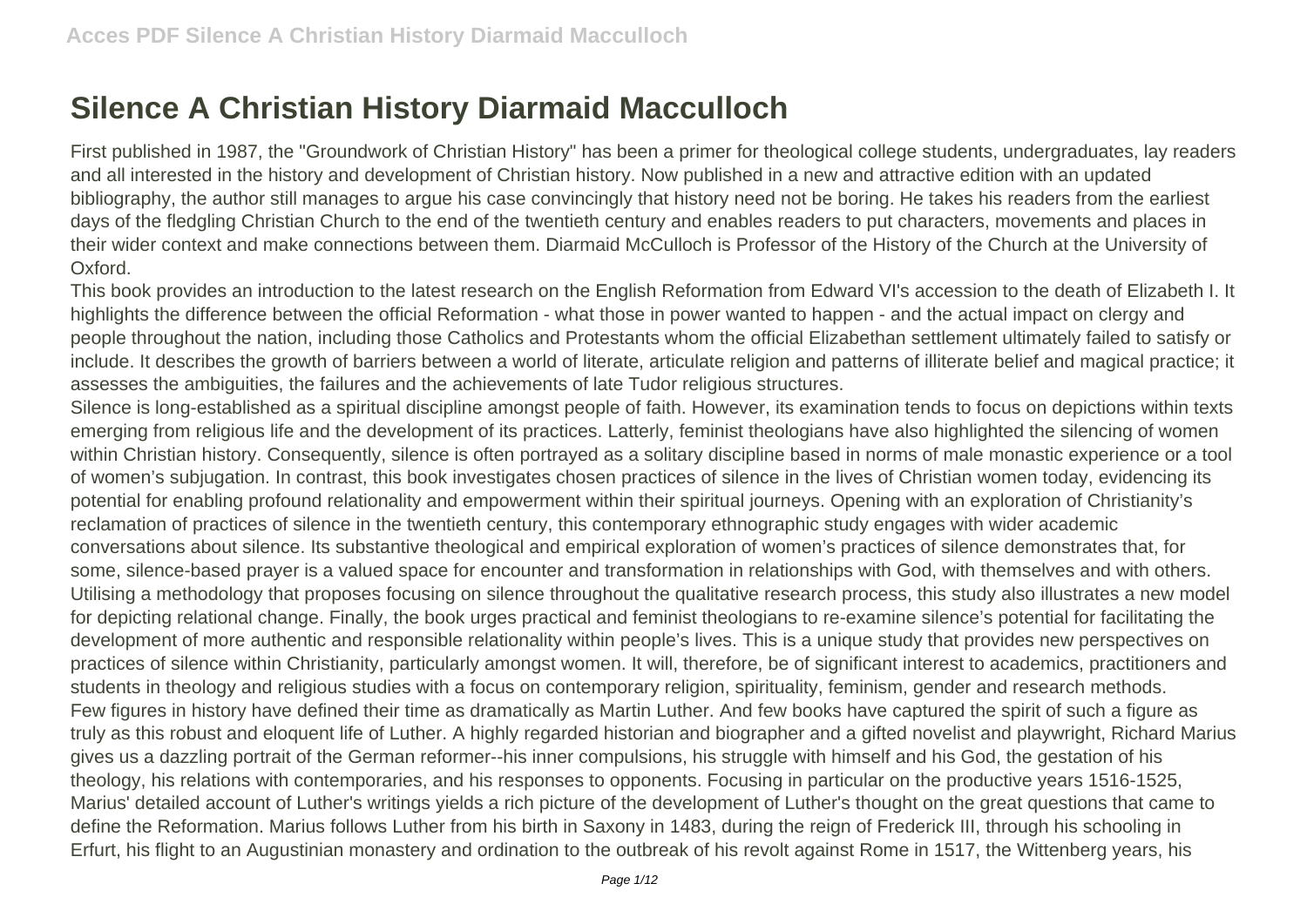progress to Worms, his exile in the Wartburg, and his triumphant return to Wittenberg. Throughout, Marius pauses to acquaint us with pertinent issues: the question of authority in the church, the theology of penance, the timing of Luther's Reformation breakthrough, the German peasantry in 1525, Muntzer's revolutionaries, the whys and hows of Luther's attack on Erasmus. In this personal, occasionally irreverent, always humane reconstruction, Luther emerges as a skeptic who hated skepticism and whose titanic wrestling with the dilemma of the desire for faith and the omnipresence of doubt and fear became an augury for the development of the modern religious consciousness of the West. In all of this, he also represents tragedy, with the goodness of his works overmatched by their calamitous effects on religion and society.

A revised and enlarged edition of the most powerful and polemic critique of the Anglo-Catholicism movement. This penetrating and highly readable study has established itself over the years as the standard text on the subject. Rising in the wake of the Oxford Movement, Anglo-Catholicism can be seen as a deliberate attempt to catholicise the Church of England and to make its doctrines and services similar to those of the Roman Catholic Church. Early followers were persecuted, but they became famous for their work and for breaking down the social divisions associated with the Church. The Anglo-Catholic Movement indelibly changed the ethos of the Established Church with the foundation of religious orders, overseas missions, theological colleges and public schools, promoting new social doctrines often associated with socialist ideas. Anglo-Catholicism traces the movement from the origins to the heyday in the 1920s and 1930s. It is the first study which analyses it from the sociological point of view. The book concentrates in the interwar period and the decline of the movement to the present time, showing now the ambiguities and tensions originated and the way they have been dealt with over the years. This revised edition also contains a new chapter examining the impact of women's ordination to priesthood on the movement.

A study of the role of the devil in biblical and modern times theorizes that dissident social gorups that resisted Christianity, such as pagans and Jews, were typically portrayed as demons and therefore established as threats. Reprint. 60,000 first printing.

Christianity, one of the world's great religions, has had an incalculable impact on human history. This book, now the most comprehensive and up to date single volume work in English, describes not only the main ideas and personalities of Christian history, its organisation and spirituality, but how it has changed politics, sex, and human society. Diarmaid MacCulloch ranges from Palestine in the first century to India in the third, from Damascus to China in the seventh century and from San Francisco to Korea in the twentieth. He is one of the most widely travelled of Christian historians and conveys a sense of place as arrestingly as he does the power of ideas. He presents the development of Christian history differently from any of his predecessors. He shows how, after a semblance of unity in its earliest centuries, the Christian church divided during the next 1400 years into three increasingly distanced parts, of which the western Church was by no means always the most important: he observes that at the end of the first eight centuries of Christian history, Baghdad might have seemed a more likely capital for worldwide Christianity than Rome. This is the first truly global history of Christianity.

The New York Times bestseller and definitive history of Christianity for our time—from the award-winning author of The Reformation and Silence A product of electrifying scholarship conveyed with commanding skill, Diarmaid MacCulloch's Christianity goes back to the origins of the Hebrew Bible and encompasses the globe. It captures the major turning points in Catholic, Protestant, and Orthodox history and fills in often neglected accounts of conversion and confrontation in Africa, Latin America, and Asia. MacCulloch introduces us to monks and crusaders, heretics and reformers, popes and abolitionists, and discover Christianity's essential role in shaping human history and the intimate lives of men and women. And he uncovers the roots of the faith that galvanized America, charting the surprising beliefs of the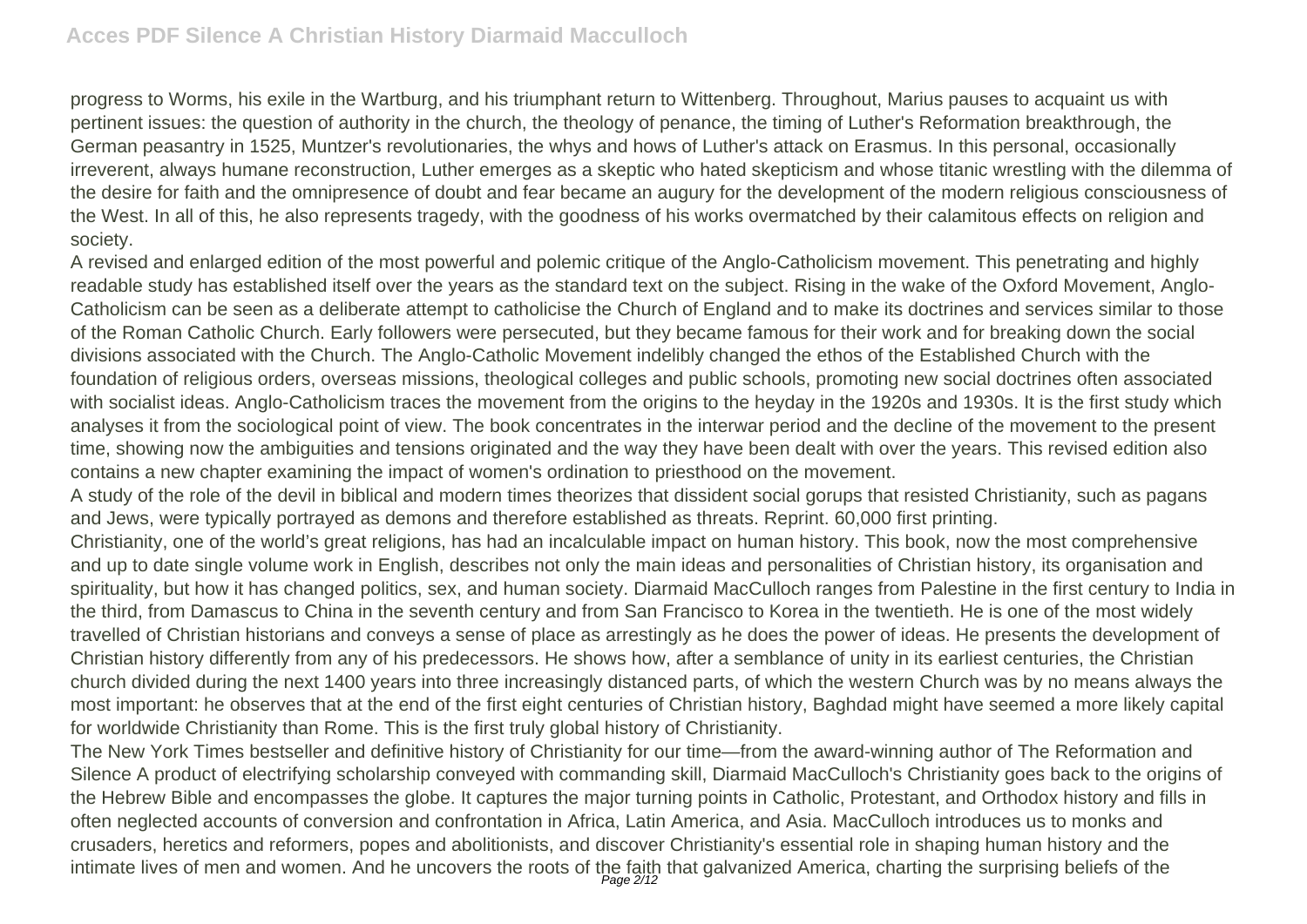founding fathers, the rise of the Evangelical movement and of Pentecostalism, and the recent crises within the Catholic Church. Bursting with original insights and a great pleasure to read, this monumental religious history will not soon be surpassed.

The Reformation which engulfed England and Europe in the sixteenth century was one of the most highly-charged, bloody and transformative periods in their history, and has remained one of the most contested. In this dazzling book, Diarmaid MacCulloch explores a turbulent and endlessly fascinating era. 'A masterly take on the Reformation ... absorbing and compelling, full of insights' Linda Hogan, Irish Times 'One of our very best public historians ... as this collection triumphantly confirms, MacCulloch writes authoritatively and engagingly on a remarkably diverse range of topics in the history of Christian culture' Peter Marshall, Literary Review 'Written with elegance and sometimes donnish wit ... he wears his learning lightly' Robert Tombs, The Times 'Dazzling ... prodigiously learned ... MacCulloch has a gift for explaining complicated things simply' Jack Scarisbrick, Catholic **Herald** 

NEW YORK TIMES BESTSELLER • In his first book published as Pope, and in conjunction with the Extraordinary Jubilee of Mercy, Pope Francis here invites all humanity to an intimate and personal dialogue on the subject closest to his heart—mercy—which has long been the cornerstone of his faith and is now the central teaching of his papacy. In this conversation with Vatican reporter Andrea Tornielli, Francis explains—through memories from his youth and moving anecdotes from his experiences as a pastor—why "mercy is the first attribute of God." God "does not want anyone to be lost. His mercy is infinitely greater than our sins," he writes. As well, the Church cannot close the door on anyone, Francis asserts—on the contrary, its duty is to go out into the world to find its way into the consciousness of people so that they can assume responsibility for, and move away from, the bad things they have done. The first Jesuit and the first South American to be elected Bishop of Rome, Pope Francis has traveled around the world spreading God's message of mercy to the largest crowds in papal history. Clear and profound, The Name of God Is Mercy resonates with this desire to reach all those who are looking for meaning in life, a road to peace and reconciliation, and the healing of physical and spiritual wounds. It is being published in more than eighty countries around the world. "The name of God is mercy. There are no situations we cannot get out of, we are not condemned to sink into quicksand."—Pope Francis Praise for The Name of God Is Mercy "Francis speaks succinctly—and with refreshing forthrightness. . . . He emphasizes moral sincerity over dogma, an understanding of the complexities of the world and individual experience over rigid doctrine. . . . The pope has an easy conversational style that moves effortlessly between folksy sayings and erudite allusions, between common-sense logic and impassioned philosophical insights."—Michiko Kakutani, The New York Times "What makes his book most moving is the way in which this man, without disrespecting his own privacy or offering false bromides of modesty, opens the sacred space of his conscience to explain how he came to center his ministry, and now his papacy, around mercy."—James Carroll, The New Yorker "As he has done throughout his papacy, Pope Francis shows in this book a compelling way to present God's love anew to a skeptical world without denying the ancient teachings of faith. But now he is challenging the entire Church to trek a new way forward."—Time "Francis enjoys sharing personal stories of God's grace and mercy in the lives of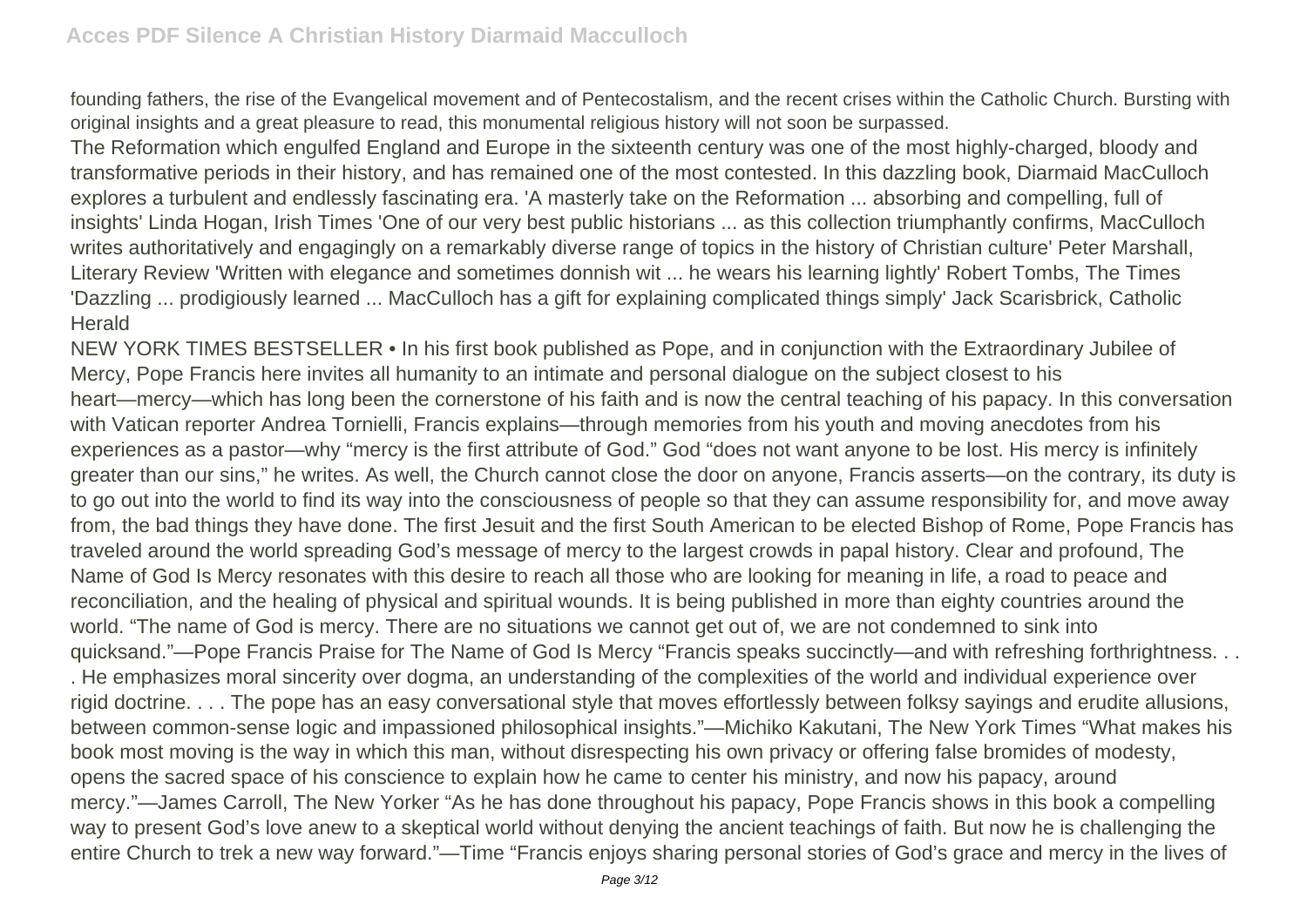parishioners from his native Argentina, people he has known and who have recognized themselves as sinners."—The Washington Post "Powerful . . . Francis's book signals a plea for a change of attitude on the part of the faithful and their pastors. . . . Bishops and priests will talk and quarrel over the text for months, even years to come. And that, perhaps, is what Francis intends."—Financial Times "Deepens his calls for a more merciful Catholic Church . . . The question-and-answer book is told in simple, breezy language, with the pope referring to experiences and people in his own life."—Newsday "Francis has offered his most detailed outline yet for the role of the Catholic church in the modern era."—National Catholic Reporter Translated by Oonagh **Stransky** 

A fascinating history of the growth in monastic and papal power that preceded the Crusades—excerpted from Diarmaid MacCulloch's award-winning New York Times bestseller, Christianity: The First Three Thousand Years. A product of electrifying scholarship conveyed with commanding skill, Diarmaid MacCulloch's Christianity: The First Three Thousand Years stretches from the Greek Platonists and the origins of the Hebrew Bible to the present and encompasses the globe. In this excerpt, MacCulloch chronicles the rise of monasteries like the great Cluny Abbey, which formed orders that reached across secular kingdoms, enjoying exclusive papal privileges and encouraging their followers to make pilgrimages among towering cathedrals and far-flung shrines. Meanwhile, the introduction of the tithe, expanding control over marriage, and a new emphasis on Purgatory brought penitent parishioners even closer to the Church and dependent on ministry. By the time Pope Urban II launched the First Crusade, the practice of indulgences had made possible his grant that all who died in a state of repentance and confession while fighting would gain immediate entry into heaven. Holy War spawned whole new orders, most famously the Knights Templar and the Knights Hospitaller, as soldiers from across Europe joined the campaigns of conquest toward Jerusalem. The many causes and consequences of these clashes between Christianity and Islam are captured here in illuminating detail with elegance and wit. Diarmaid MacCulloch's latest book, Silence: A Christian History, is available from Viking.

The Reformation was the seismic event in European history over the past 1000 years, and one which tore the medieval world apart. Not just European religion, but thought, culture, society, state systems, personal relations - everything - was turned upside down. Just about everything which followed in European history can be traced back in some way to the Reformation and the Counter-Reformation which it provoked. The Reformation is where the modern world painfully and dramatically began, and MacCulloch's great history of it is recognised as the best modern account.

A gripping biography that sheds provocative new light on the life of Saint Patrick Saint Patrick was, by his own admission, a controversial figure. Convicted in a trial by his elders in Britain and hounded by rumors that he settled in Ireland for financial gain, the man who was to become Ireland's patron saint battled against great odds before succeeding as a missionary. Saint Patrick Retold draws on recent research to offer a fresh assessment of Patrick's travails and achievements. This is the first biography in nearly fifty years to explore Patrick's career against the background of historical events, and Roy Flechner leaves no stone unturned as he takes readers on a riveting journey through Romanized Britain and late Iron Age Ireland. Rather than a dismantling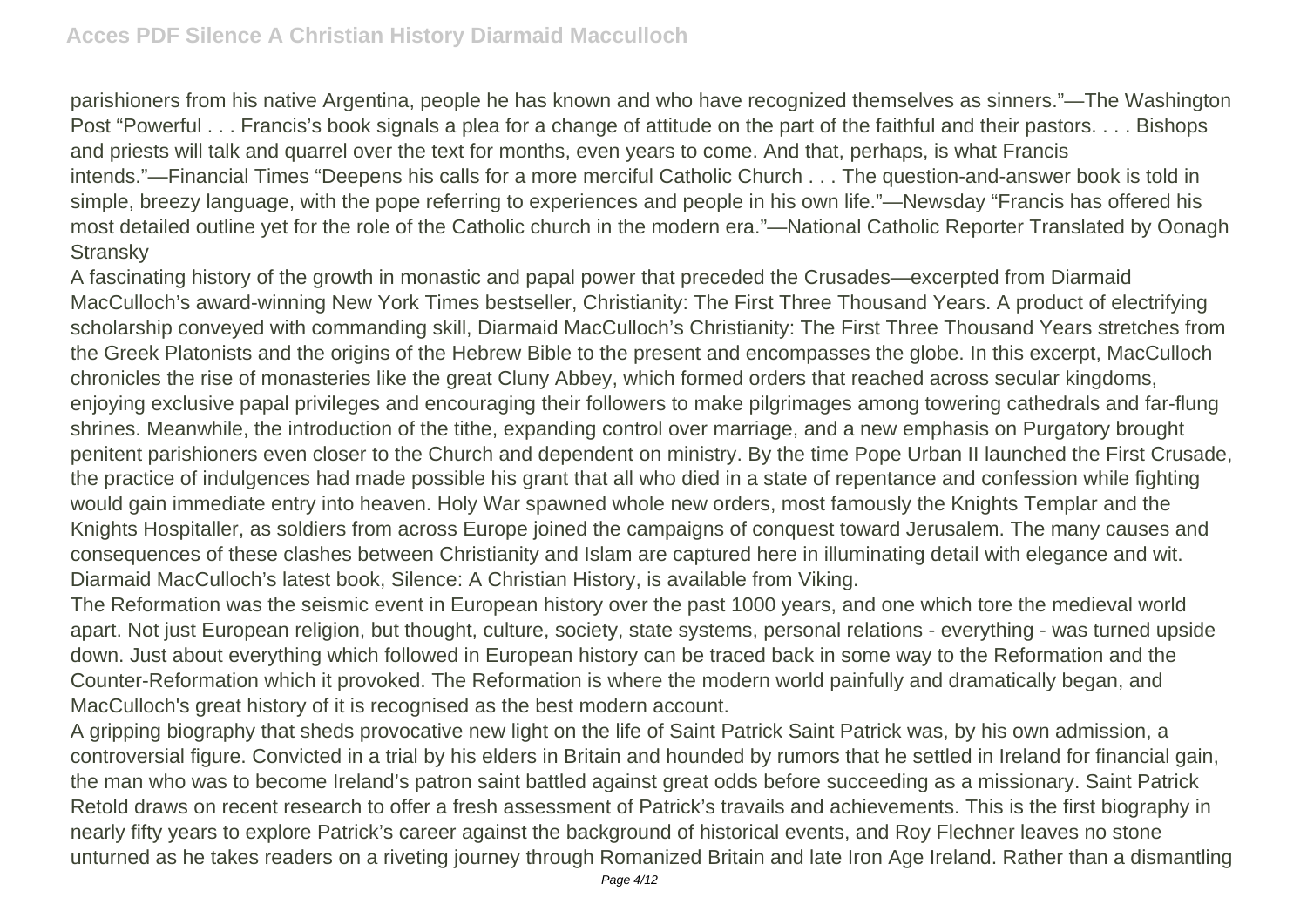of Patrick's reputation, or an argument against his sainthood, Flechner's biography raises crucial questions about self-image and the making of a reputation. From boyhood deeds to the challenges of a missionary enterprise, Saint Patrick Retold steps beyond established narratives to reassess a notable figure's life and legacy.

"This is Reformation history as it should be written, not least because it resembles its subject matter: learned, argumentative, and, even when mistaken, never dull."--Eamon Duffy, author of The Stripping of the Altars: Traditional Religion in England, 1400-1580 The Reformation and Counter-Reformation represented the greatest upheaval in Western society since the collapse of the Roman Empire a millennium before. The consequences of those shattering events are still felt today—from the stark divisions between (and within) Catholic and Protestant countries to the Protestant ideology that governs America, the world's only remaining superpower. In this masterful history, Diarmaid MacCulloch conveys the drama, complexity, and continuing relevance of these events. He offers vivid portraits of the most significant individuals—Luther, Calvin, Zwingli, Loyola, Henry VIII, and a number of popes—but also conveys why their ideas were so powerful and how the Reformation affected everyday lives. The result is a landmark book that will be the standard work on the Reformation for years to come. The narrative verve of The Reformation as well as its provocative analysis of American culture's debt to the period will ensure the book's wide appeal among history readers.

Trent, the Catholic Church's attempt to put its house in order after the Reformation, has long been praised and blamed for things it never did. This one-volume history, the first in modern times, explores the volatile issues that pushed several Holy Roman emperors, kings and queens of France, five popes, and all of Europe to the brink of disaster.

The first major biography of its subject in more than thirty years makes use of new British manuscript sources to draw a rich portrait of Henry VIII's archbishop of Canterbury who guided England through the Reformation. UP.

The writings in this volume cast a glimmer of light upon the emerging traditions and organization of the infant church, during an otherwise little-known period of its development. A selection of letters and small-scale theological treatises from a group known as the Apostolic Fathers, several of whom were probably disciples of the Apostles, they provide a first-hand account of the early Church and outline a form of early Christianity still drawing on the theology and traditions of its parent religion, Judaism. Included here are the first Epistle of Bishop Clement of Rome, an impassioned plea for harmony; The Epistle of Polycarp; The Epistle of Barnabas; The Didache; and the Seven Epistles written by Ignatius of Antioch - among them his moving appeal to the Romans that they grant him a martyr's death.

A personal and cultural exploration of silence and its value in our lives—"[an] artful book, mixing autobiography, travel writing, meditation, and essay" (Independent, UK). In her late forties, after a noisy upbringing as one of six children and adulthood as a vocal feminist and mother, Sara Maitland found herself living alone in the country and, to her surprise, falling in love with silence. In this fascinating, intelligent, and beautifully written book, Maitland describes how she began to explore this new love, spending periods of silence in the Sinai desert, the Scottish hills, and a remote cottage on the Isle of Skye. Maitland also delves deep into the rich cultural history of silence, exploring its significance in fairy tale and myth, its importance to the Western and Eastern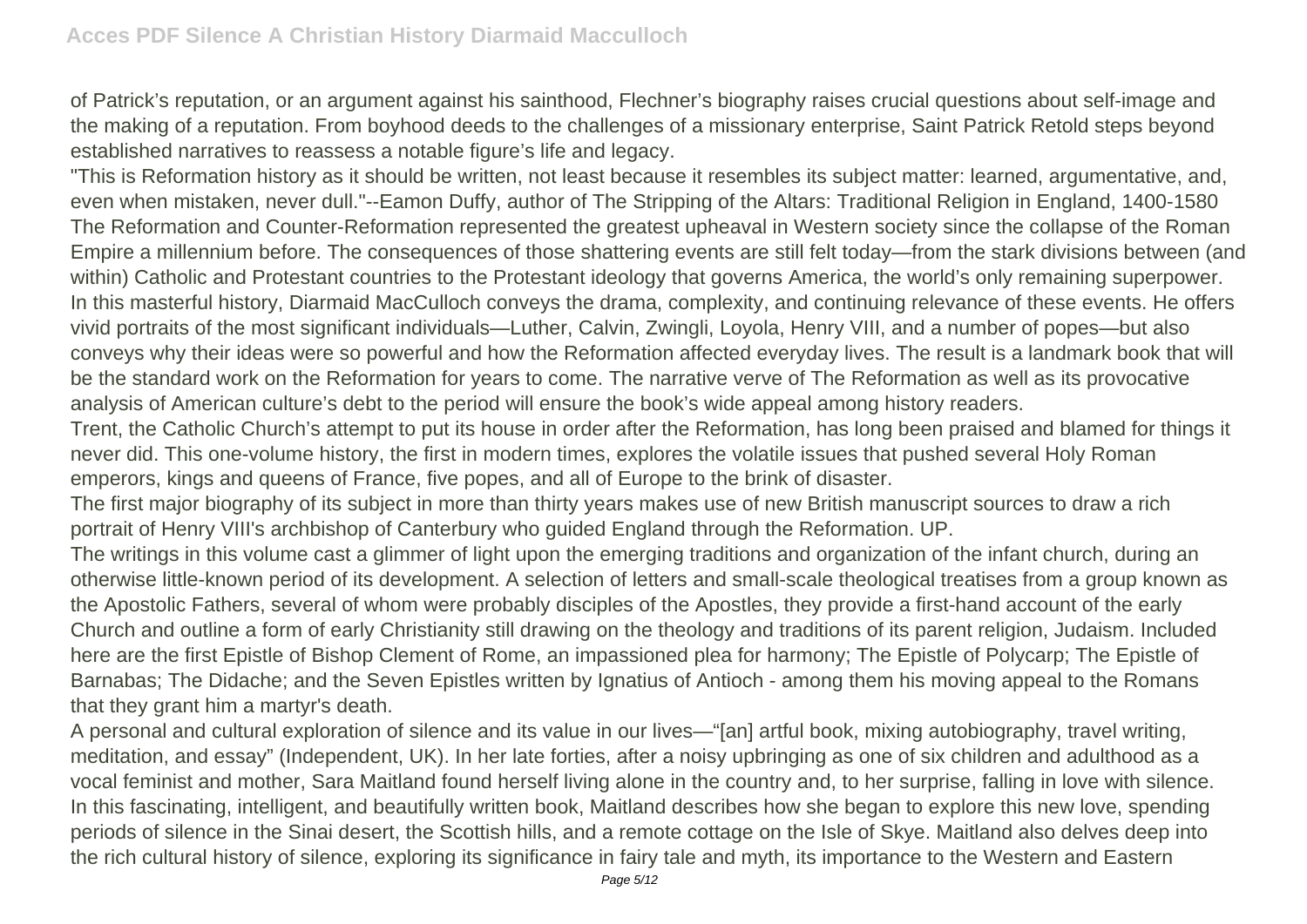religious traditions, and its use in psychoanalysis and artistic expression. Her story culminates in her building a hermitage on an isolated moor in Galloway. "Her book is probably unique in its subject, and timely, because good, healing silence is becoming hard to find, and we may not know we need it" (Guardian, UK).

DIV The creation of the Christian Church is one of the most important stories in the development of the world's history, but also one of the most enigmatic and little understood, shrouded in mystery and misunderstanding. Through a forensic, brilliant reexamination of all the key surviving texts of early Christianity, Geza Vermes illuminates the origins of a faith and traces the evolution of the figure of Jesus from the man he was—a prophet recognizable as the successor to other Jewish holy men of the Old Testament—to what he came to represent: a mysterious, otherworldly being at the heart of a major new religion. As Jesus's teachings spread across the eastern Mediterranean, hammered into place by Paul, John, and their successors, they were transformed in the space of three centuries into a centralized, state-backed creed worlds away from its humble origins. Christian Beginnings tells the captivating story of how a man came to be hailed as the Son consubstantial with God, and of how a revolutionary, anticonformist Jewish subsect became the official state religion of the Roman Empire. /div Diarmaid MacCulloch, acknowledged master of the big picture in Christian history, unravels a polyphony of silences from the history of Christianity and beyond. He considers the surprisingly mixed attitudes of Judaism to silence, Jewish and Christian borrowings from Greek explorations of the divine, and the silences which were a feature of Jesus's brief ministry and witness. Besides prayer and mystical contemplation, there are shame and evasion; careless and purposeful forgetting. Many deliberate silences are revealed: the forgetting of histories which were not useful to later Church authorities (such as the leadership roles of women among the first Christians), or the constant problems which Christianity has faced in dealing honestly with sexuality. Behind all this is the silence of God; and in a deeply personal final chapter, MacCulloch brings a message of optimism for those who still seek God beyond the clamorous noise of over-confident certainties.

Issues of gender and sexuality are intrinsic to people's experience: their sense of identity, their lives and the loving relationships that shape and sustain them. The life and mission of the Church of England – and of the worldwide Anglican Communion – are affected by the deep, and sometimes painful, disagreements about these matters, divisions brought into sharper focus because of society's changing perspectives and practices, especially in relation to LGTBI+ people. Living in Love and Faith sets out to inspire people to think more deeply both about what it means to be human, and to live in love and faith with one another. It tackles the tough questions and the divisions among Christians about what it means to be holy in a society in which understandings and practices of gender, sexuality and marriage continue to change. Commissioned and led by the Bishops of the Church of England, the Living in Love and Faith project has involved many people across the Church and beyond, bringing together a great diversity and depth of expertise, conviction and experience to explore these matters by studying what the Bible, theology, history and the social and biological sciences have to say. After a Foreword from the Archbishops of Canterbury and York, the book opens with an invitation from the Bishops of the Church of England to embark on a learning journey in five parts: Part One sets current questions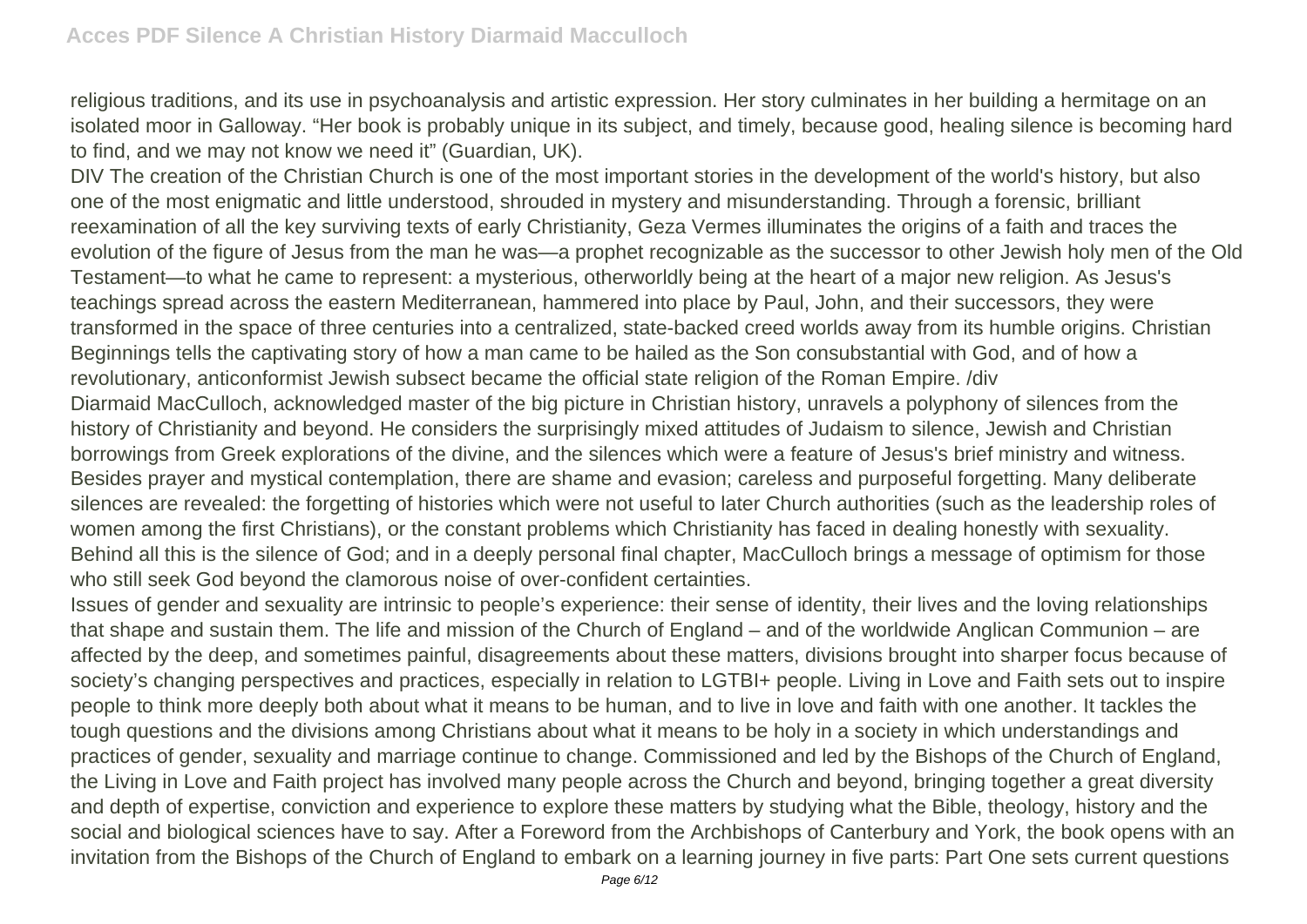about human identity, sexuality, relationships and marriage in the context of God's gift of life. Part Two takes a careful and dispassionate look at what is happening in the world with regard to identity, sexuality, relationships and marriage. Part Three explores current Christian thinking and discussions about human identity, sexuality, and marriage. In the light of the good news of Jesus Christ, how do Christians understand and respond to the trends observed in Part Two? Part Four considers what it means for us as individuals and as a church to be Christ-like when it comes to matters of identity, sexuality, relationships and marriage. Part Five invites the reader into a conversation between some of the people who have been involved in writing this book who, having engaged with and written Parts One to Four, nevertheless come to different conclusions. Amid the biblical, theological, historical and scientific exploration, each part includes Encounters with real, contemporary disciples of Christ whose stories raise questions which ask us to discern where God is active in human lives. The book ends with an appeal from the Bishops to join them in a period of discernment and decision-making following the publication of Living in Love and Faith. The Living in Love and Faith book is accompanied by a range of free digital resources including films, podcasts and an online library, together with Living in Love and Faith: The Course, a 5-session course which is designed to help local groups engage with the resources, also published by Church House Publishing.

A provocative meditation on the role of silence in Christian tradition by the New York Times bestselling author of Christianity We live in a world dominated by noise. Religion is, for many, a haven from the clamor of everyday life, allowing us to pause for silent contemplation. But as Diarmaid MacCulloch shows, there are many forms of religious silence, from contemplation and prayer to repression and evasion. In his latest work, MacCulloch considers Jesus's strategic use of silence in his confrontation with Pontius Pilate and traces the impact of the first mystics in Syria on monastic tradition. He discusses the complicated fate of silence in Protestant and evangelical tradition and confronts the more sinister institutional forms of silence. A groundbreaking book by one of our greatest historians, Silence challenges our fundamental views of spirituality and illuminates the deepest mysteries of faith. Silence is not simply the absence of noise. It is within us, in the inner citadel that great writers, thinkers, scholars and people of faith have cultivated over the centuries. It characterizes our most intimate and sacred spaces, from private bedrooms to grand cathedrals – those vast reservoirs of silence. Philosophers and novelists have long sought solitude and inspiration in mountains and forests. Yet despite the centrality of silence to some of our most intense experiences, the transformations of the twentieth century have gradually diminished its value. Today, raucous urban spaces and a continual bombardment from different media pressure us into constant activity. We are losing a sense of our inner selves, a process that is changing the very nature of the individual. This book rediscovers the wonder of silence and, with this, a richer experience of life. With his predilection for the elusive, Corbin calls us to listen to another history.

From "one of the best of the new [Martin Luther] biographers" (The New Yorker), a portrait of the complicated founding father of the Protestant Reformation, whose intellectual assault on Catholicism transformed Christianity and changed the course of world history. "Magnificent."—The Wall Street Journal "Penetrating."—The New York Times Book Review "Smart, accessible,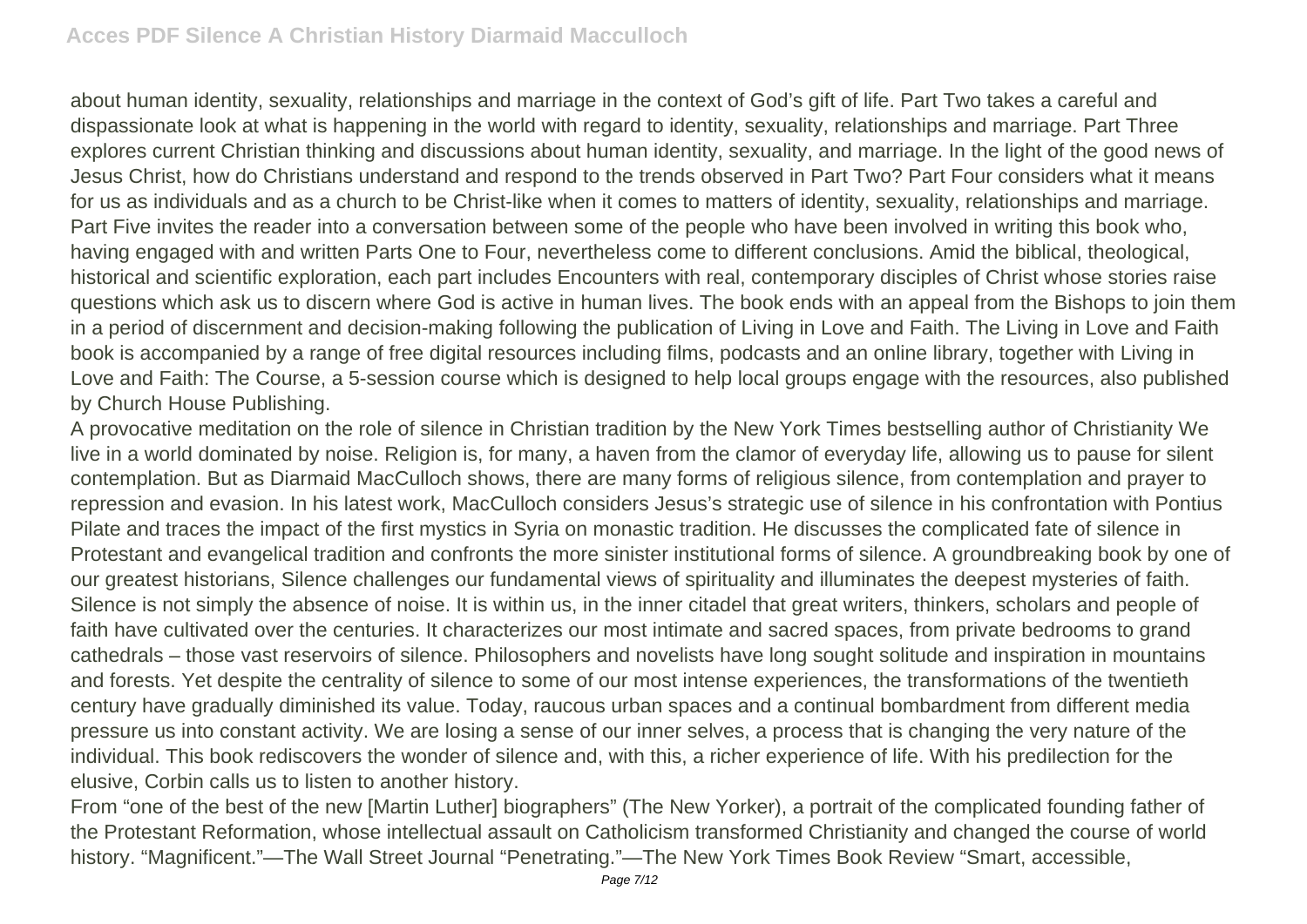authoritative."—Hilary Mantel On October 31, 1517, so the story goes, a shy monk named Martin Luther nailed a piece of paper to the door of the Castle Church in the university town of Wittenberg. The ideas contained in these Ninety-five Theses, which boldly challenged the Catholic Church, spread like wildfire. Within two months, they were known all over Germany. So powerful were Martin Luther's broadsides against papal authority that they polarized a continent and tore apart the very foundation of Western Christendom. Luther's ideas inspired upheavals whose consequences we live with today. But who was the man behind the Ninetyfive Theses? Lyndal Roper's magisterial new biography goes beyond Luther's theology to investigate the inner life of the religious reformer who has been called "the last medieval man and the first modern one." Here is a full-blooded portrait of a revolutionary thinker who was, at his core, deeply flawed and full of contradictions. Luther was a brilliant writer whose biblical translations had a lasting impact on the German language. Yet he was also a strident fundamentalist whose scathing rhetorical attacks threatened to alienate those he might persuade. He had a colorful, even impish personality, and when he left the monastery to get married ("to spite the Devil," he explained), he wooed and wed an ex-nun. But he had an ugly side too. When German peasants rose up against the nobility, Luther urged the aristocracy to slaughter them. He was a ferocious anti-Semite and a virulent misogynist, even as he argued for liberated human sexuality within marriage. A distinguished historian of early modern Europe, Lyndal Roper looks deep inside the heart of this singularly complex figure. The force of Luther's personality, she argues, had enormous historical effects—both good and ill. By bringing us closer than ever to the man himself, she opens up a new vision of the Reformation and the world it created and draws a fully three-dimensional portrait of its founder.

First published in 1976, Paul Johnson's exceptional study of Christianity has been loved and widely hailed for its intensive research, writing, and magnitude—"a tour de force, one of the most ambitious surveys of the history of Christianity ever attempted and perhaps the most radical" (New York Review of Books). In a highly readable companion to books on faith and history, the scholar and author Johnson has illuminated the Christian world and its fascinating history in a way that no other has. Johnson takes off in the year AD 49 with his namesake the apostle Paul. Thus beginning an ambitious quest to paint the centuries since the founding of a little-known 'Jesus Sect', A History of Christianity explores to a great degree the evolution of the Western world. With an unbiased and overall optimistic tone, Johnson traces the fantastic scope of the consequent sects of Christianity and the people who followed them. Information drawn from extensive and varied sources from around the world makes this history as credible as it is reliable. Invaluable understanding of the framework of modern Christianity—and its trials and tribulations throughout history—has never before been contained in such a captivating work.

Although the young Edward VI's death in 1553 led to resounding defeat for his Protestant allies, his reign has a significance out of all proportion to its brief six-year span. For during its course England's rulers let loose an explosive form of Christianity within the realm. In this lavishly illustrated book, MacCulloch underlines the significance of Edward's turbulent and neglected reign. As well as the young king's life and beliefs he takes a fresh look at the ruthless politicians who jostled for position around him and explores the strange afterlife of Edward's attempt at the religious transformation of his kingdom. In this MacCulloch traces a connection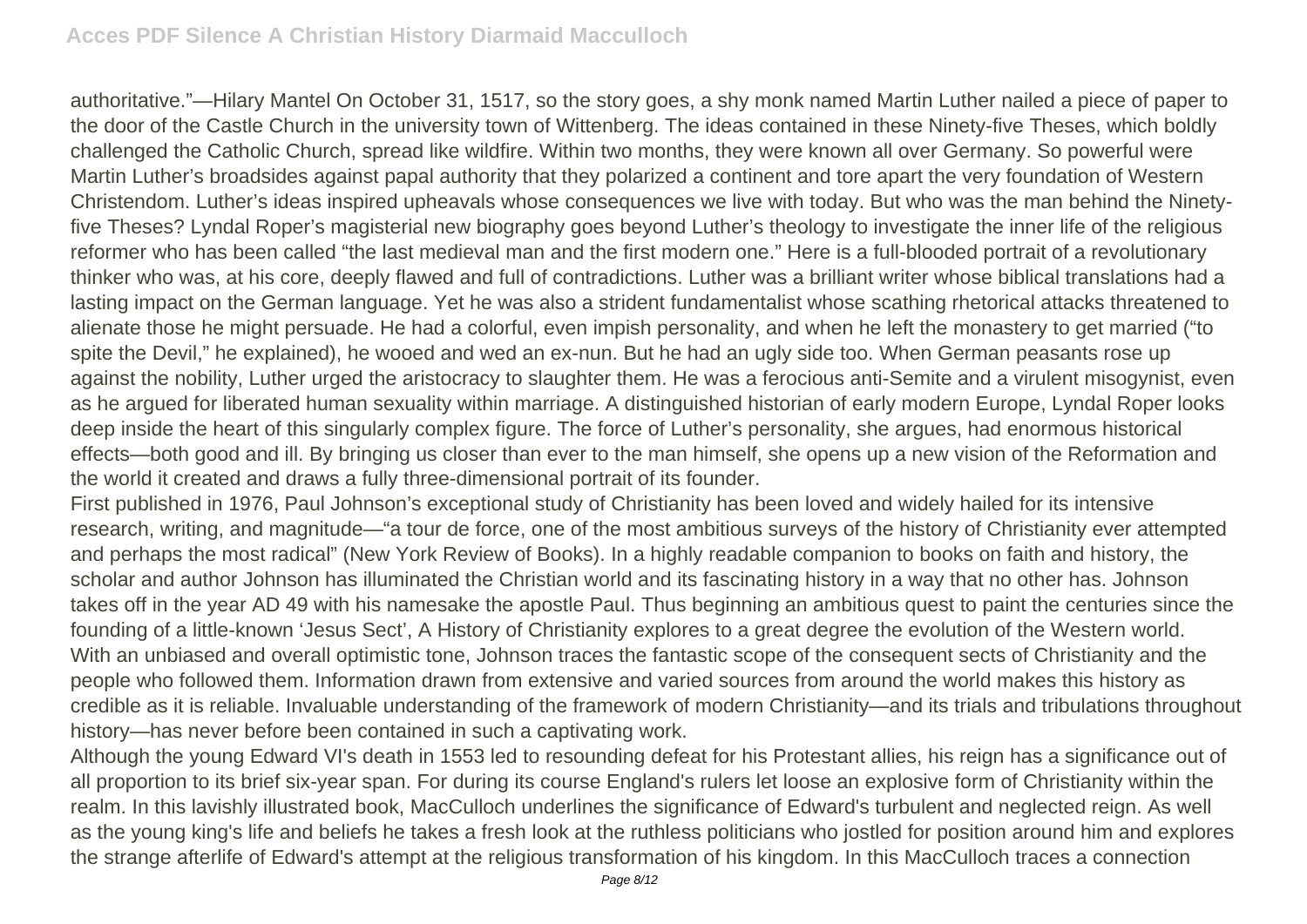through the civil wars of the 17th century up to the present day.

The most profound characteristic of Western Europe in the Middle Ages was its cultural and religious unity, a unity secured by a common alignment with the Pope in Rome, and a common language - Latin - for worship and scholarship. The Reformation shattered that unity, and the consequences are still with us today. In All Things Made New, Diarmaid MacCulloch, author of the New York Times bestseller Christianity: The First Three Thousand Years, examines not only the Reformation's impact across Europe, but also the Catholic Counter-Reformation and the special evolution of religion in England, revealing how one of the most turbulent, bloody, and transformational events in Western history has shaped modern society. The Reformation may have launched a social revolution, MacCulloch argues, but it was not caused by social and economic forces, or even by a secular idea like nationalism; it sprang from a big idea about death, salvation, and the afterlife. This idea - that salvation was entirely in God's hands and there was nothing humans could do to alter his decision - ended the Catholic Church's monopoly in Europe and altered the trajectory of the entire future of the West. By turns passionate, funny, meditative, and subversive, All Things Made New takes readers onto fascinating new ground, exploring the original conflicts of the Reformation and cutting through prejudices that continue to distort popular conceptions of a religious divide still with us after five centuries. This monumental work, from one of the most distinguished scholars of Christianity writing today, explores the ways in which historians have told the tale of the Reformation, why their interpretations have changed so dramatically over time, and ultimately, how the contested legacy of this revolution continues to impact the world today.

Describes the first 1,000 years of Christian history, from the early practices and beliefs through the conversion of Constantine as well as documenting its growth to communities in Ethiopia, Armenia, Central Asia, India and China.

For most people in England today, the church is simply the empty building at the end of the road, visited for the first time, if at all, when dead. It offers its sacraments to a population that lives without rites of passage, and which regards the National Health Service rather than the National Church as its true spiritual guardian. In Our Church, Scruton argues that the Anglican Church is the forlorn trustee of an architectural and artistic inheritance that remains one of the treasures of European civilization. He contends that it is a still point in the center of English culture and that its defining texts, the King James Bible and the Book of Common Prayer are the sources from which much of our national identity derives. At once an elegy to a vanishing world and a clarion call to recognize Anglicanism's continuing relevance, Our Church is a graceful and persuasive book.

A "marvelous" (Economist) account of how the Christian Revolution forged the Western imagination. Crucifixion, the Romans believed, was the worst fate imaginable, a punishment reserved for slaves. How astonishing it was, then, that people should have come to believe that one particular victim of crucifixion-an obscure provincial by the name of Jesus-was to be worshipped as a god. Dominion explores the implications of this shocking conviction as they have reverberated throughout history. Today, the West remains utterly saturated by Christian assumptions. As Tom Holland demonstrates, our morals and ethics are not universal but are instead the fruits of a very distinctive civilization. Concepts such as secularism, liberalism, science, and homosexuality are deeply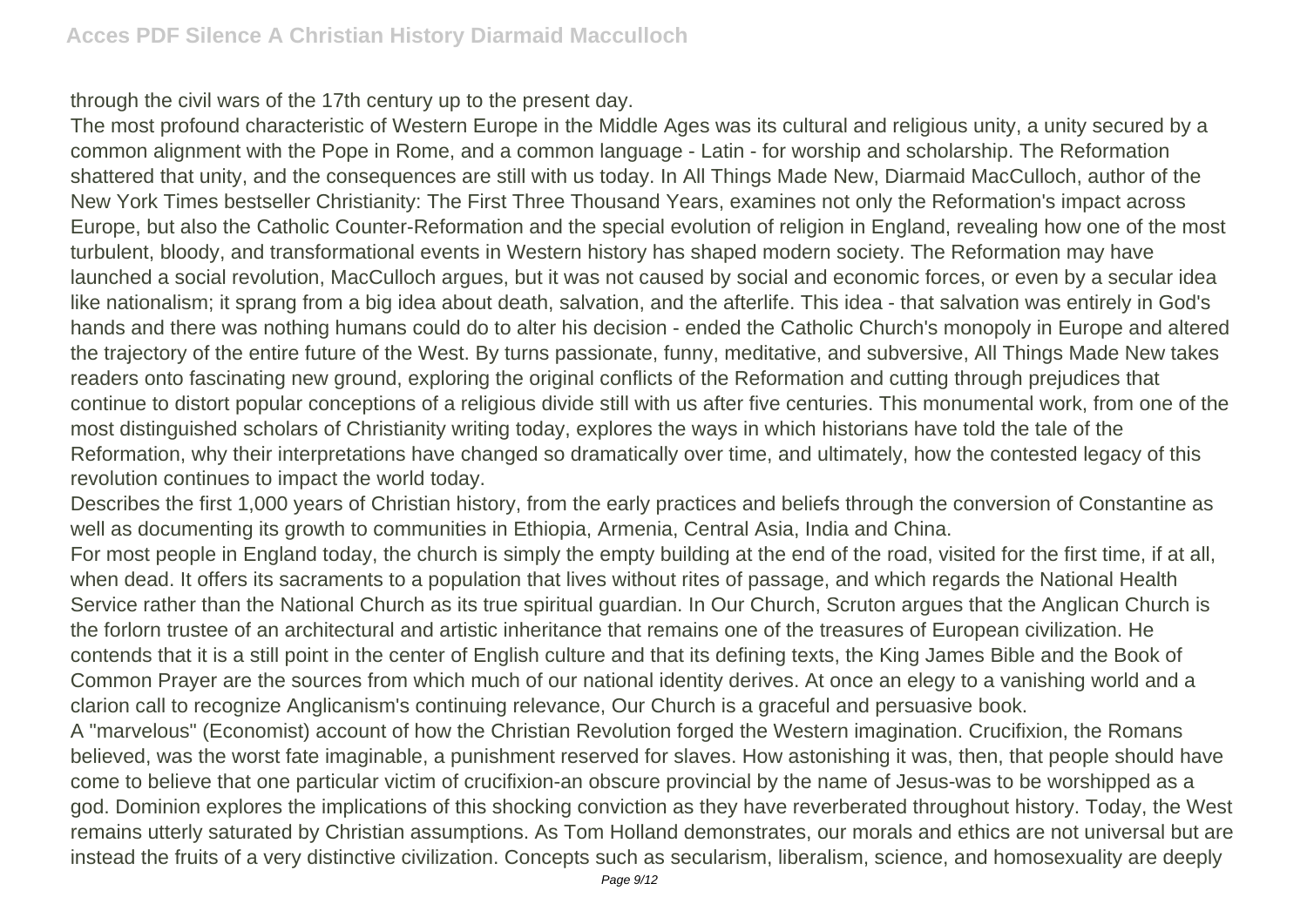rooted in a Christian seedbed. From Babylon to the Beatles, Saint Michael to #MeToo, Dominion tells the story of how Christianity transformed the modern world.

Silence is essential for the health and well-being of humans and the environment in which they live. Yet silence has almost vanished from our lives and our world. Of all the books that claim to be about silence, this is the only one that addresses silence directly. Silence: A User's Guide is just what the title says: it is a guide to silence, which is both a vast interior spaciousness, and the condition of our being in the natural world. This book exposes the processes by which silence can transfigure our lives--what Maggie Ross calls "the work of silence"; it describes how lives steeped in silence can transfigure other lives unawares. It shows how the work of silence was once understood to be the foundation of the teaching of Jesus, and how this teaching was once an intrinsic part of Western Christianity; it describes some of the methods by which the institution suppressed the work of silence, and why religious institutions are afraid of silence. Above all, this book shows that the work of silence gives us a way of being in the world that is more than we can ask for or imagine.

The long-awaited biography of the genius who masterminded Henry VIII's bloody revolution in the English government, which reveals at last Cromwell's role in the downfall of Anne Boleyn "This a book that - and it's not often you can say this - we have been awaiting for four hundred years." --Hilary Mantel, author of Wolf Hall Since the sixteenth century we have been fascinated by Henry VIII and the man who stood beside him, guiding him, enriching him, and enduring the king's insatiable appetites and violent outbursts until Henry ordered his beheading in July 1540. After a decade of sleuthing in the royal archives, Diarmaid MacCulloch has emerged with a tantalizing new understanding of Henry's mercurial chief minister, the inscrutable and utterly compelling Thomas Cromwell. History has not been kind to the son of a Putney brewer who became the architect of England's split with Rome. Where past biographies portrayed him as a scheming operator with blood on his hands, Hilary Mantel reimagined him as a far more sympathetic figure buffered by the whims of his master. So which was he--the villain of history or the victim of her creation? MacCulloch sifted through letters and court records for answers and found Cromwell's fingerprints on some of the most transformative decisions of Henry's turbulent reign. But he also found Cromwell the man, an administrative genius, rescuing him from myth and slander. The real Cromwell was a deeply loving father who took his biggest risks to secure the future of his son, Gregory. He was also a man of faith and a quiet revolutionary. In the end, he could not appease or control the man whose humors were so violent and unpredictable. But he made his mark on England, setting her on the path to religious awakening and indelibly transforming the system of government of the English-speaking world.

SilenceA Christian HistoryPenguin

This book offers an engrossing portrayal of the early years of the Christian movement from the perspective of the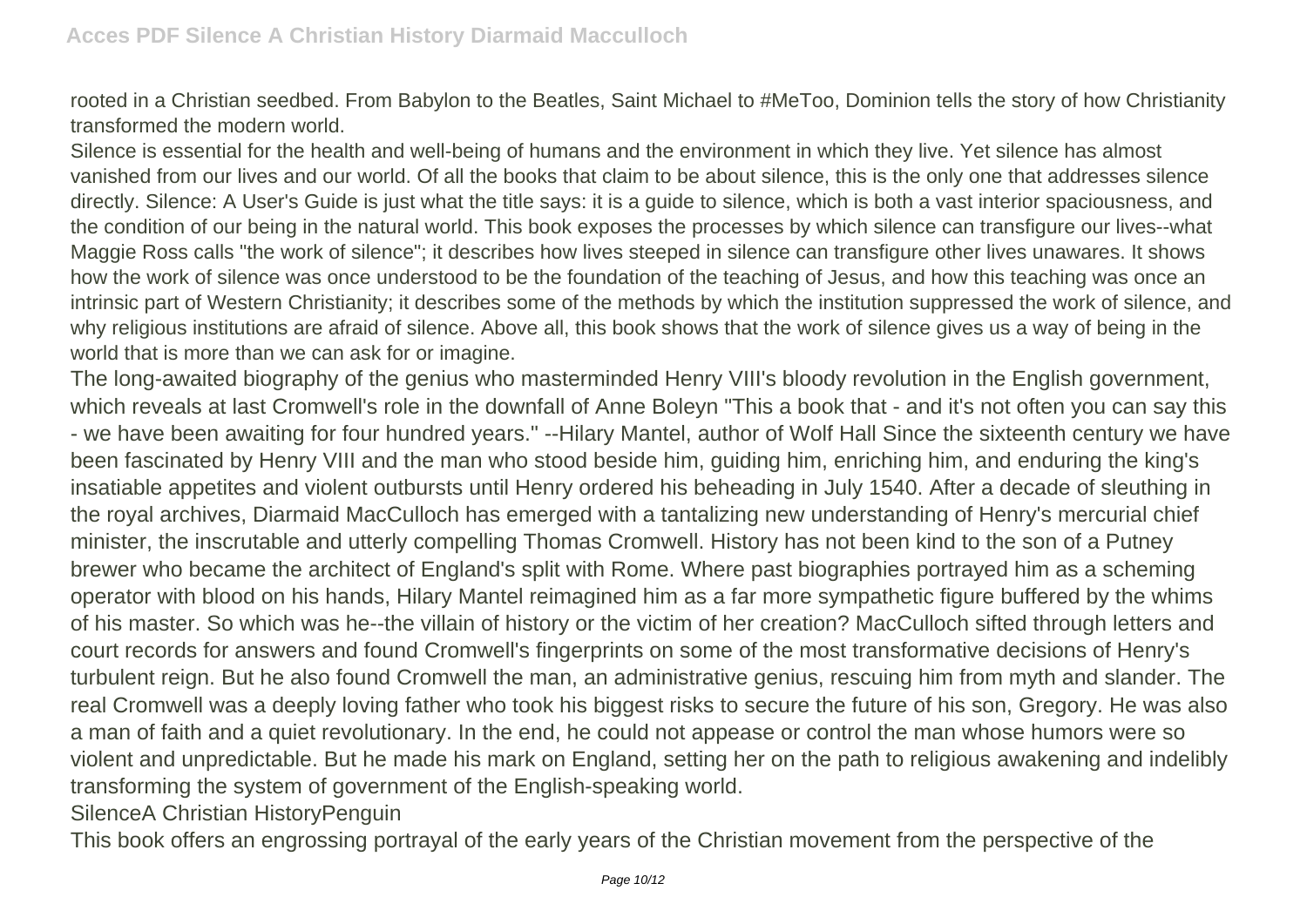## Romans.

Solitude has always had an ambivalent status: the capacity to enjoy being alone can make sociability bearable, but those predisposed to solitude are often viewed with suspicion or pity. Drawing on a wide array of literary and historical sources, David Vincent explores how people have conducted themselves in the absence of company over the last three centuries. He argues that the ambivalent nature of solitude became a prominent concern in the modern era. For intellectuals in the romantic age, solitude gave respite to citizens living in ever more complex modern societies. But while the search for solitude was seen as a symptom of modern life, it was also viewed as a dangerous pathology: a perceived renunciation of the world, which could lead to psychological disorder and anti-social behaviour. Vincent explores the successive attempts of religious authorities and political institutions to manage solitude, taking readers from the monastery to the prisoner's cell, and explains how western society's increasing secularism, urbanization and prosperity led to the development of new solitary pastimes at the same time as it made traditional forms of solitary communion, with God and with a pristine nature, impossible. At the dawn of the digital age, solitude has taken on new meanings, as physical isolation and intense sociability have become possible as never before. With the advent of a so-called loneliness epidemic, a proper historical understanding of the natural human desire to disengage from the world is more important than ever. The first full-length account of its subject, A History of Solitude will appeal to a wide general readership. One of the key foundation books of the English Reformation, The Obedience of a Christian Man (1528) makes a radical challenge to the established order of the all-powerful Church of its time. Himself a priest, Tyndale boldly claims that there is just one social structure created by God to which all must be obedient, without the intervention of the rule of the Pope. He argues that Christians cannot be saved simply by performing ceremonies or by hearing the Scriptures in Latin, which most could not understand, and that all should have access to the Bible in their own language - an idea that was then both bold and dangerous. Powerful in thought and theological learning, this is a landmark in religious and political thinking.

"An exceptional and compelling biography about one of the Tudor Age's most complex and controversial figures." —Alison Weir Thomas Cromwell has long been reviled as a Machiavellian schemer who stopped at nothing in his quest for power. As King Henry VIII's right-hand man, Cromwell was the architect of the English Reformation; secured Henry's divorce from Catherine of Aragon and plotted the downfall of his second wife, Anne Boleyn; and was fatally accused of trying to usurp the king himself. In this engrossing biography, acclaimed British historian Tracy Borman reveals a different side to one of history's most notorious characters: that of a caring husband and father, a fiercely loyal servant and friend, and a revolutionary who was key in transforming medieval England into a modern state. Thomas Cromwell was at the